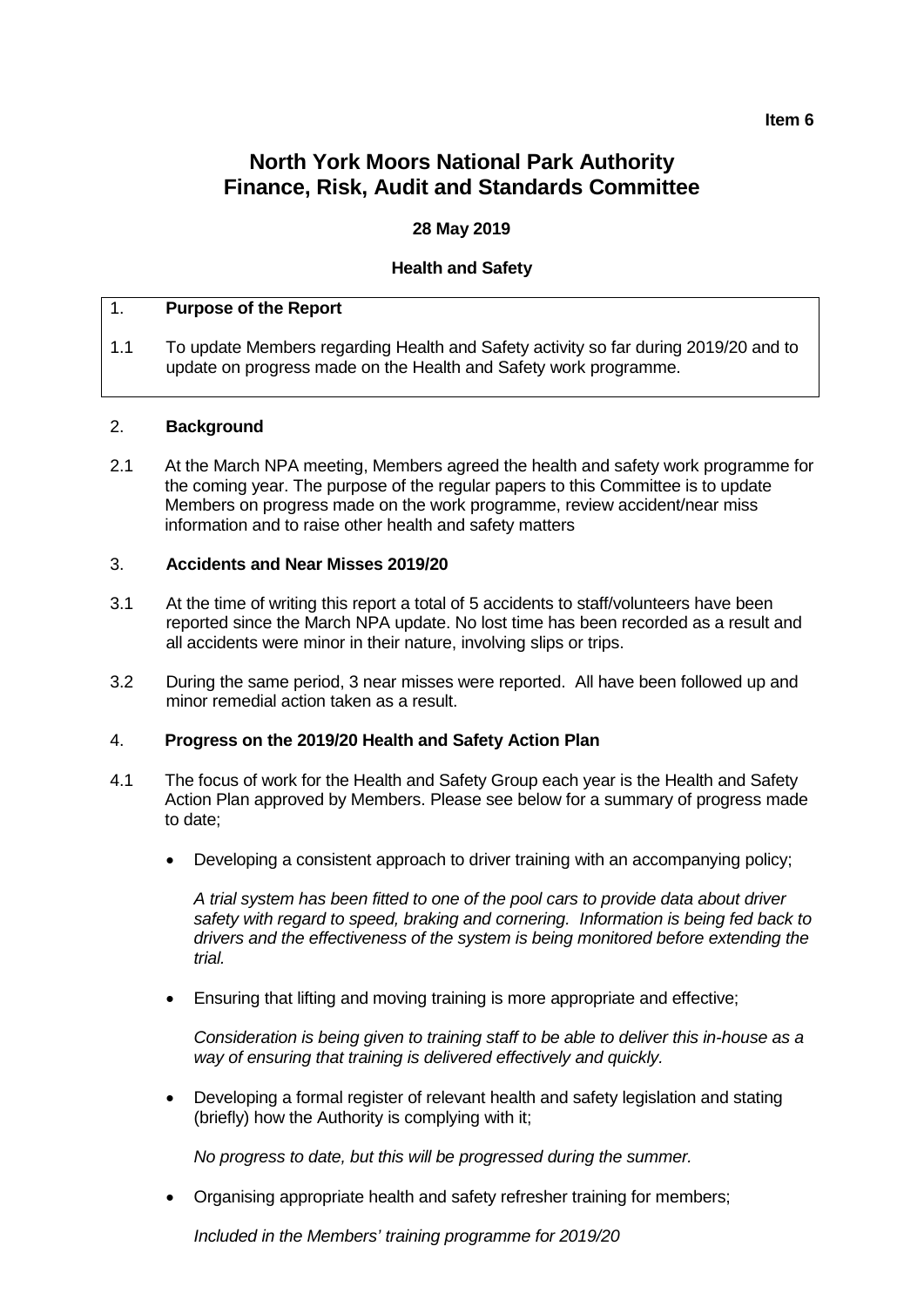• Consider updating the format used for risk assessments to make them more effective and more easily usable;

*New format has been agreed and this is being rolled out as risk assessments are reviewed.*

• Continue to focus on developing health and safety training for those who lead volunteers.

*Staff in the Volunteering Team undertake supportive spot checking of task day leaders (staff and volunteers) to ensure that safety briefings are undertaken to the required. Task day leader training and refreshers continues to emphasise the health and safety aspects of the role.*

## 5. **Sickness Absence**

- 5.1 As Members will recall, in 2018/19 Officers initiated a number of measures (health screening, mental health first aid training, access to private counselling and a wide range of health related information), designed to encourage staff to look after their own health. While this is clearly important in itself, there is also a financial calculation that the cost of any measures to reduce sickness absence effectively pay for themselves if a reduction is achieved.
- 5.2 The Authority's has a long term target of no more than 4 days sickness absence per full time person which continues to compare favourably with other National Parks as well as the rest of the public sector. Despite several long term absences, the absence rate in the year to the end of March 2019 was 3.8 days per person.
- 5.3 Out of the total of 471 days sickness absence, 2 members of staff unfortunately had significant long term illnesses that totalled 124 days absence. Members have previously been made aware of the way in which one of these absences was managed in relation to a terminal illness. The other absence involved an apprentice who developed serious mental health issues. A number of creative measures were put in place to enable him to have the time and assistance needed while still completing his apprenticeship.
	- One to one support from several Officers:
	- Contact with his parents and involvement in meetings with his mental health support team;
	- Time off to attend medical appointments, with the flexibility to attend work before and after these;
	- His apprenticeship was extended to give him time to recover when his illness was at its most severe;
	- When he was ready to return to work, he did so in a managed way, working one to one until he was fit enough to resume full time work with the wider team.

The positive outcome from all this was that the apprenticeship was successfully completed and he has now left us and found full time employment in a countryside craft.

## 6. **Health and Safety Policy**

6.1 The Authority's Health and Safety Policy is currently being rewritten in the way that Officers indicated at the March NPA meeting and a draft will be presented to Members for approval at the June NPA.